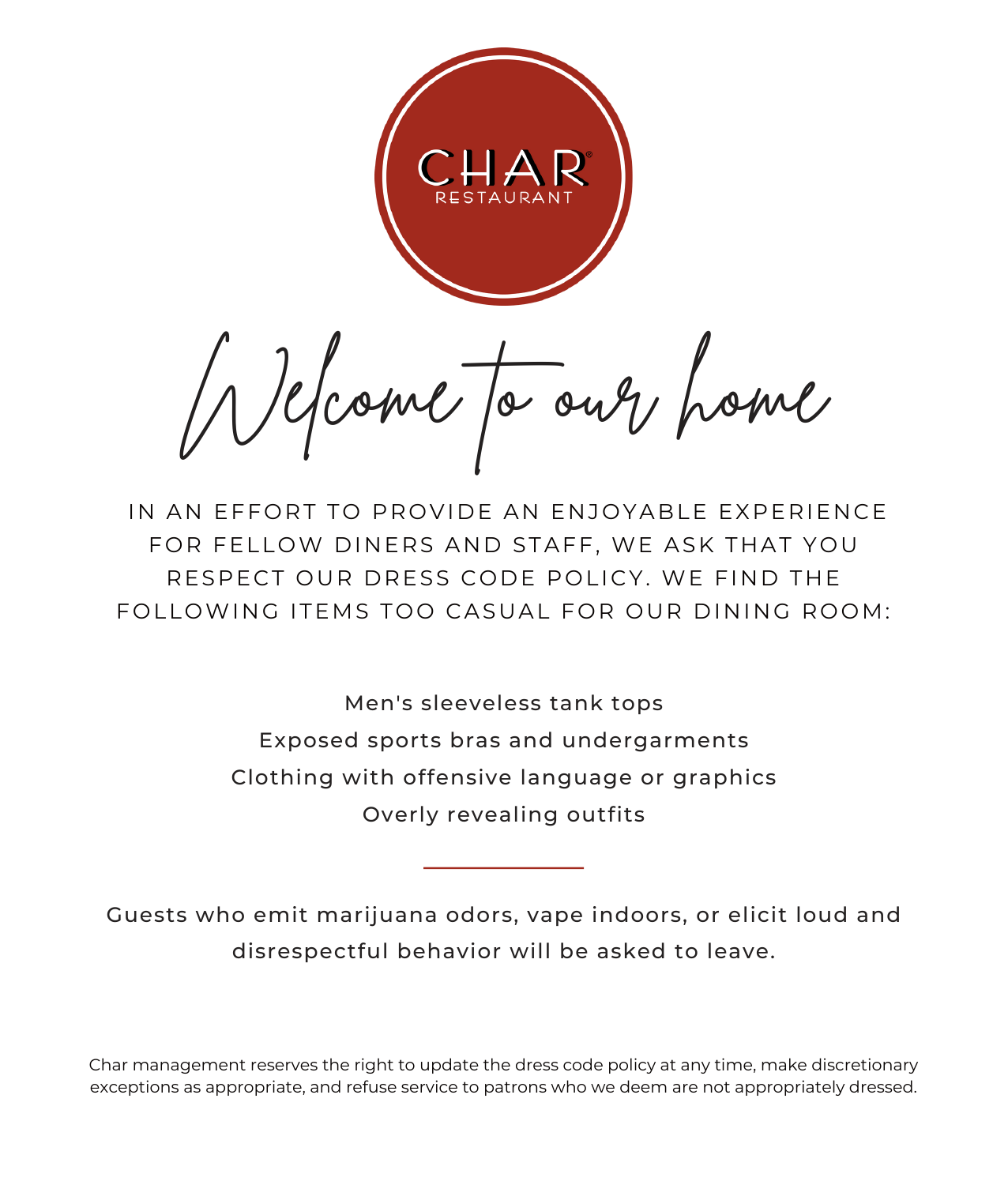

come to our

IN AN FFFORT TO PROVIDE AN ENJOYABLE EXPERIENCE FOR FELLOW DINERS AND STAFF, WE ASK THAT YOU RESPECT OUR DRESS CODE POLICY. WE FIND THE FOLLOWING ITEMS TOO CASUAL FOR OUR DINING ROOM:

> Men's sleeveless tank tops Exposed sports bras and undergarments Clothing with offensive language or graphics Overly revealing outfits

Guests who emit marijuana odors, vape indoors, or elicit loud and disrespectful behavior will be asked to leave.

Amerigo management reserves the right to update the dress code policy at any time, make discretionary exceptions as appropriate, and refuse service to patrons who we deem are not appropriately dressed.